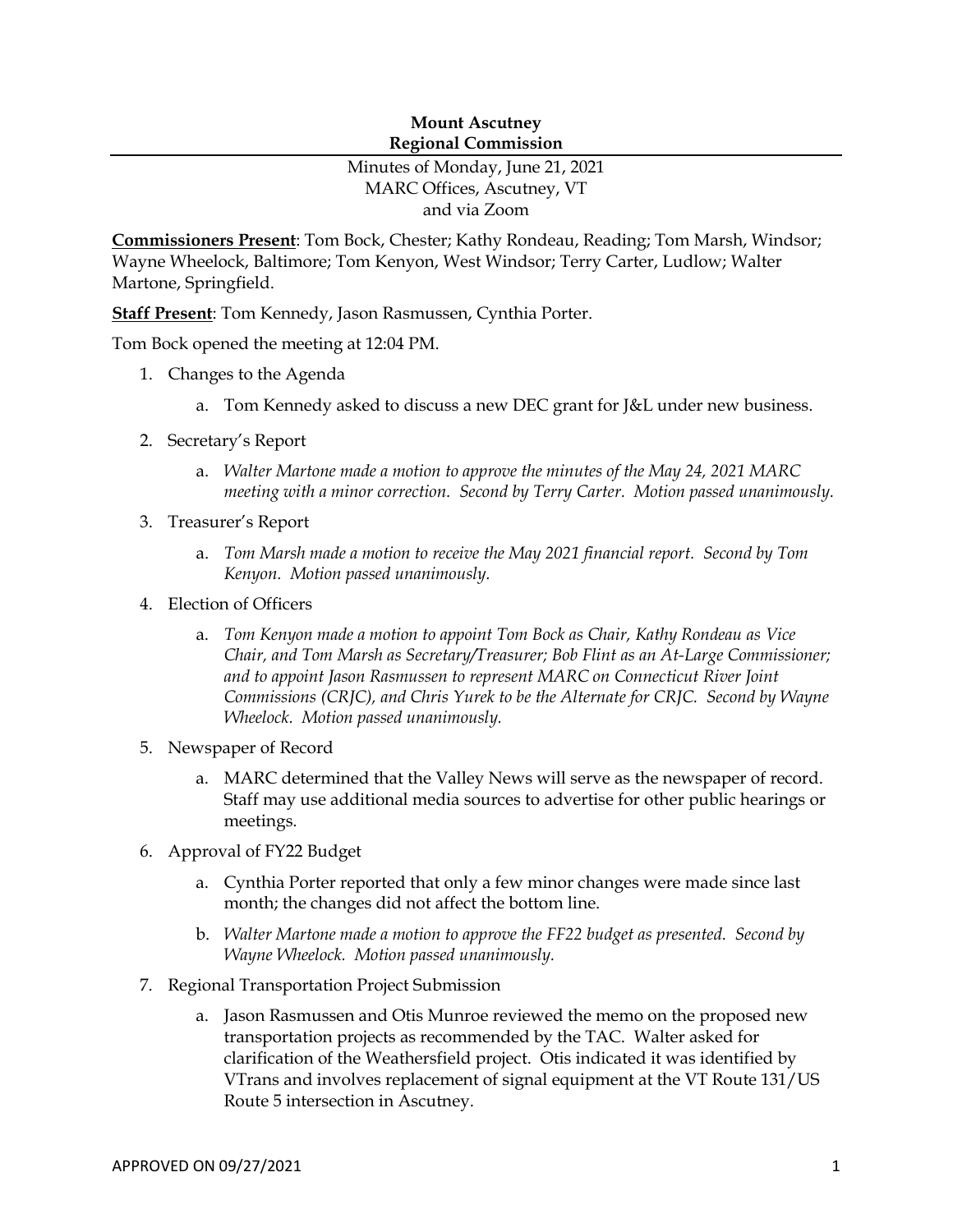- b. *Kathy Rondeau made a motion to authorize submission of the TAC-recommended transportation projects for the region, as presented, to VTrans for the Vermont Project Selection and Prioritization Process. Second by Walter Martone. Motion passed unanimously.*
- 8. Transportation Annual Work Program
	- a. Jason Rasmussen and Otis Munroe discussed the new transportation work program and budget as detailed in the agenda packet. It includes a 2.5% funding increase. There is less activity this year with Municipal Roads General Permits, which allows us more time to assist towns with other inventory work. Two primary new tasks include coordinating with Vermont Local Roads on road foreman trainings and working with VTrans to address the new equity in transportation requirement.
	- b. *Tom Marsh made a motion to authorize the Executive Director to finalize and submit the FFY22 transportation work program and budget to VTrans, based on additional feedback from the TAC and VTrans Planning Coordinator. Second by Kathy Rondeau. Motion passed unanimously.*
	- c. *Terry Carter made a motion to authorize the Chair to sign the Procurement Self-Certification Form and submit it to V Trans as presented. Second by Walter Martone. Motion passed unanimously.*
- 9. Discussion of Ascutney Professional Building
	- a. Tom Kennedy discussed options for the currently vacant old post office building. One option is to sell the building for commercial office uses, but maintain ownership of the land. Another option is to maintain ownership of the building and consider converting it into an apartment. Parking is a consideration. Permit amendments would be necessary.
	- b. Converting the former Ennis office space into a one-bedroom apartment was also discussed. An architect developed plans. Rough costs are estimated to be up to \$30,000. Construction should wait until next year when contractors are more available and, hopefully, building materials costs go down. Permits will be needed for this conversion.
	- c. *Walter Martone made a motion to approve staff to move forward with the permitting process for converting both spaces into residential units. Second by Kathy Rondeau. Motion passed unanimously.*
- 10. Discussion of Executive Director Transition Plan
	- a. Tom Bock reported that the Executive Committee has been meeting regarding a transition plan. Tom Kennedy will be stepping down as Executive Director and taking the new position of Director of Community Development on January 1, 2022. The tasks for the Director of Community Development are described in more detail in the job description included in the agenda packet. Jason Rasmussen will become the new Executive Director on January 1, 2021.
	- b. *Walter Martone made a motion to approve this new staffing plan and the new job description as presented. Second by Tom Kenyon. Motion passed unanimously.*